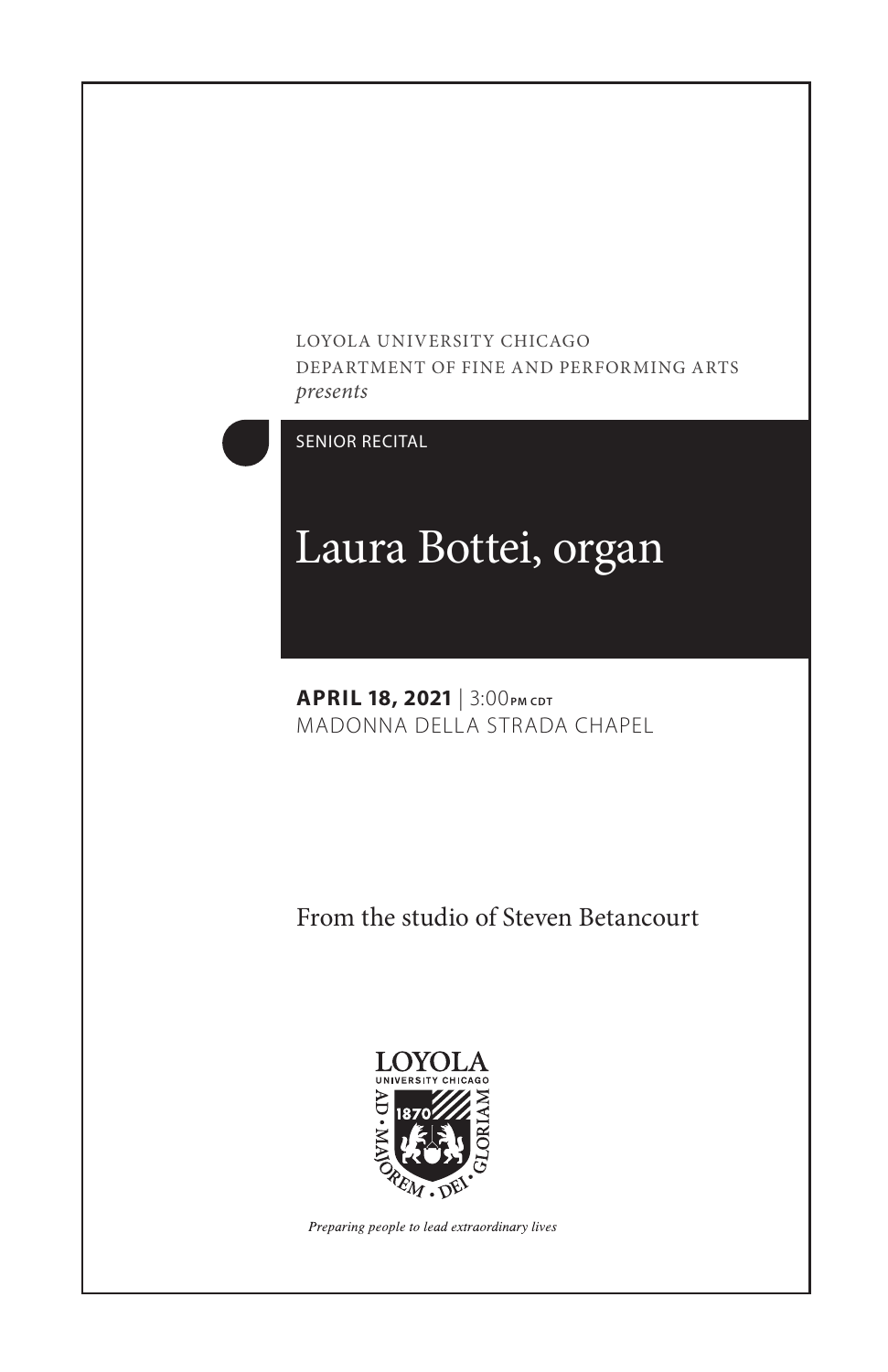# PROGRAM

*Comes Autumn Time* Leo Sowerby (1895–1968) Passacaglia and Fugue in C Minor, BWV 582 J.S. Bach (1685-1750) "Naïades" Louis Vierne (1870–1937) from *Pièces de Fantaisie* Choral No. 2 in B Minor César Franck (1822–1890) *Aspects of Glory* Libby Larsen (1950–) II. My Home in Glory III. Tambourines Symphony No. 4 Louis Vierne IV. Romance Prelude and Fugue in B Major Marcel Dupré (1886-1971)

## BIOGRAPHY

**Laura Bottei** will be graduating from Loyola University Chicago in May 2021 with degrees in music and psychology. A native of Green Bay, Wisconsin, Laura began studying piano at the age of 5. At Loyola, she studies organ with Steven Betancourt, voice with Sarah Ponder, and previously studied piano with Anthony Molinaro. Laura has had the joy of serving the past two years as the organ scholar at Fourth Presbyterian Church in Chicago. She also spent summer 2020 as the resident organist on Squirrel Island in Maine, providing music for chapel services and organizing a concert series. Outside of organ and church music, Laura enjoys yoga, gymnastics, dogs, and vegan food. Following graduation, Laura will be pursuing her Master of Music in organ performance.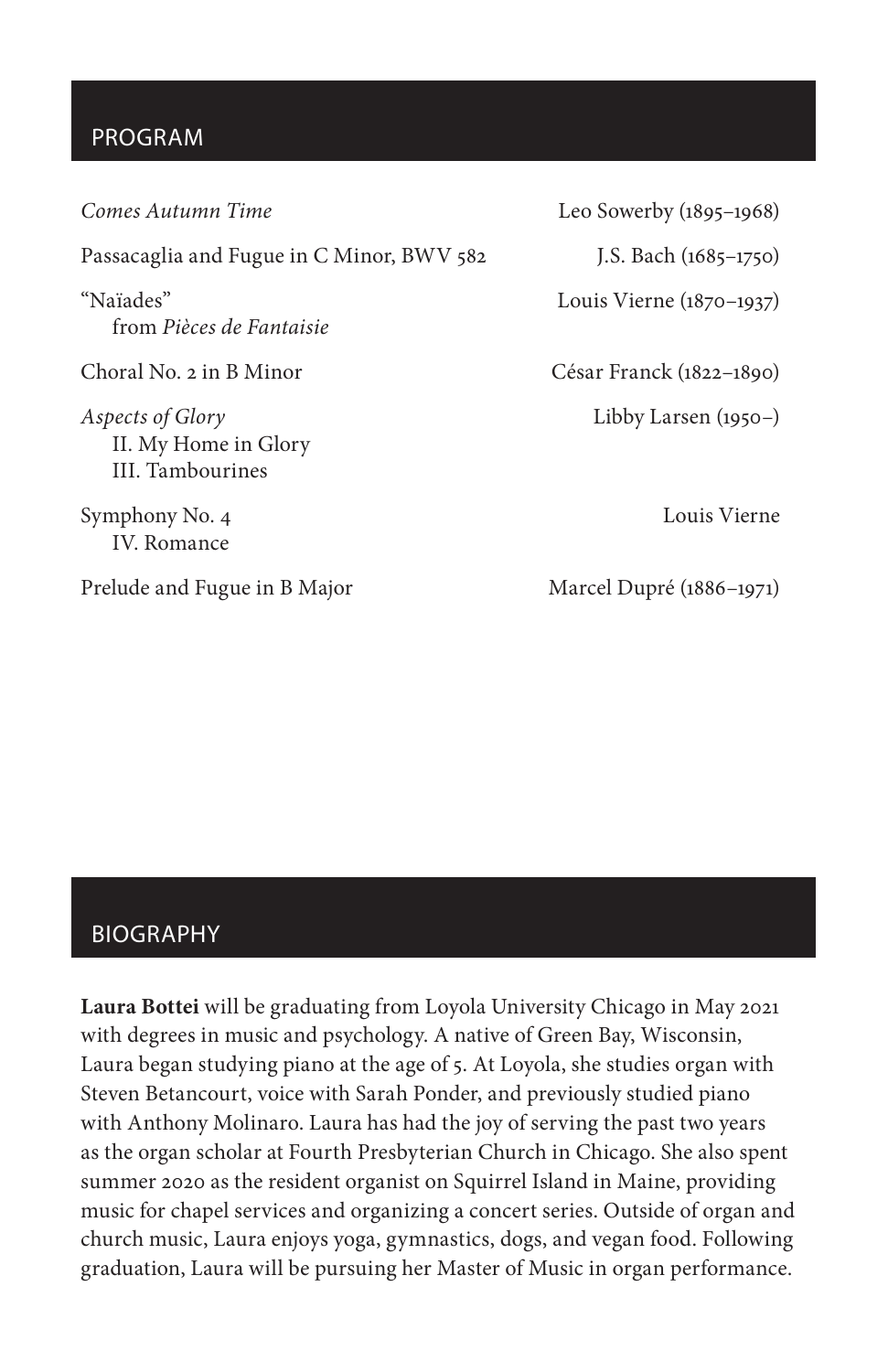# PROGRAM NOTES

One of Sowerby's best known organ works, *Comes Autumn Time* is a lively overture that was written in 1916 and soon after arranged for full orchestra. This work was commissioned by and premiered at Fourth Presbyterian Church right here in Chicago, where Sowerby served as the associate organist. Throughout the piece, Sowerby interweaves two main themes—the spirited theme that appears initially in the pedal, and the more legato theme that appears on many different reed voices. Comes Autumn Time is best performed on an instrument with lots of colors, as Sowerby calls for many different stop combinations to create an orchestral, full, constantly changing soundscape.

The Passacaglia and Fugue in C minor, BWV 582 begins with a lone voice stating the passacaglia theme, which was almost certainly taken from the Christe verset of André Raison's *Messe du Deuxième Ton*. Bach used this pattern for the first half of the passacaglia theme, and entirety of the fugal subject. In the passacaglia, Bach takes us through 21 variations of the ostinato—primarily in the bass, but also appearing at times in the upper voices. The fugue commences with Raison's ostinato subject and the countersubject simultaneously. The texture gradually builds to the grand ending, where the subject is stated one final time before the final cadence and coda.

"Naïades" is from the fourth suite of Louis Vierne's *Pièces de Fantaisie*, a set that Vierne played at his final concert minutes before his death on the organ bench. The piece is based on the image of naiades/nyads, the mythological water nymph daughters of Poseidon. The constantly running scales throughout the piece clearly depict the freely flowing water, whereas the motives played on strings in the B section evoke more of a singing feeling. Although short, this piece is a fantastic display of virtuosity, chromaticism, and impressionism.

The second of three chorales by César Franck, Choral no. 2 in B minor once again brings a passacaglia and fugue to the program, albeit looser in form than that of Bach's. This piece in particular is perfect for the French-style Goulding and Wood organ at Madonna della Strada, which is especially evident at the conclusion of each section with the beautiful Voix Humaine singing out, accompanied by light flutes and strings. Between the passacaglia and fuguelike section is a majestic, fantasy-like interlude filled with bright reeds and virtuosic arpeggios. Written in the last year of his life, this choral and its two counterparts are said to be like a musical last will and testament of Franck.

*Aspects of Glory* is an organ suite of three movements composed by contemporary American composer Libby Larsen, who describes the pieces as "a group of essays…on the word 'glory.'" All three pieces are based on texts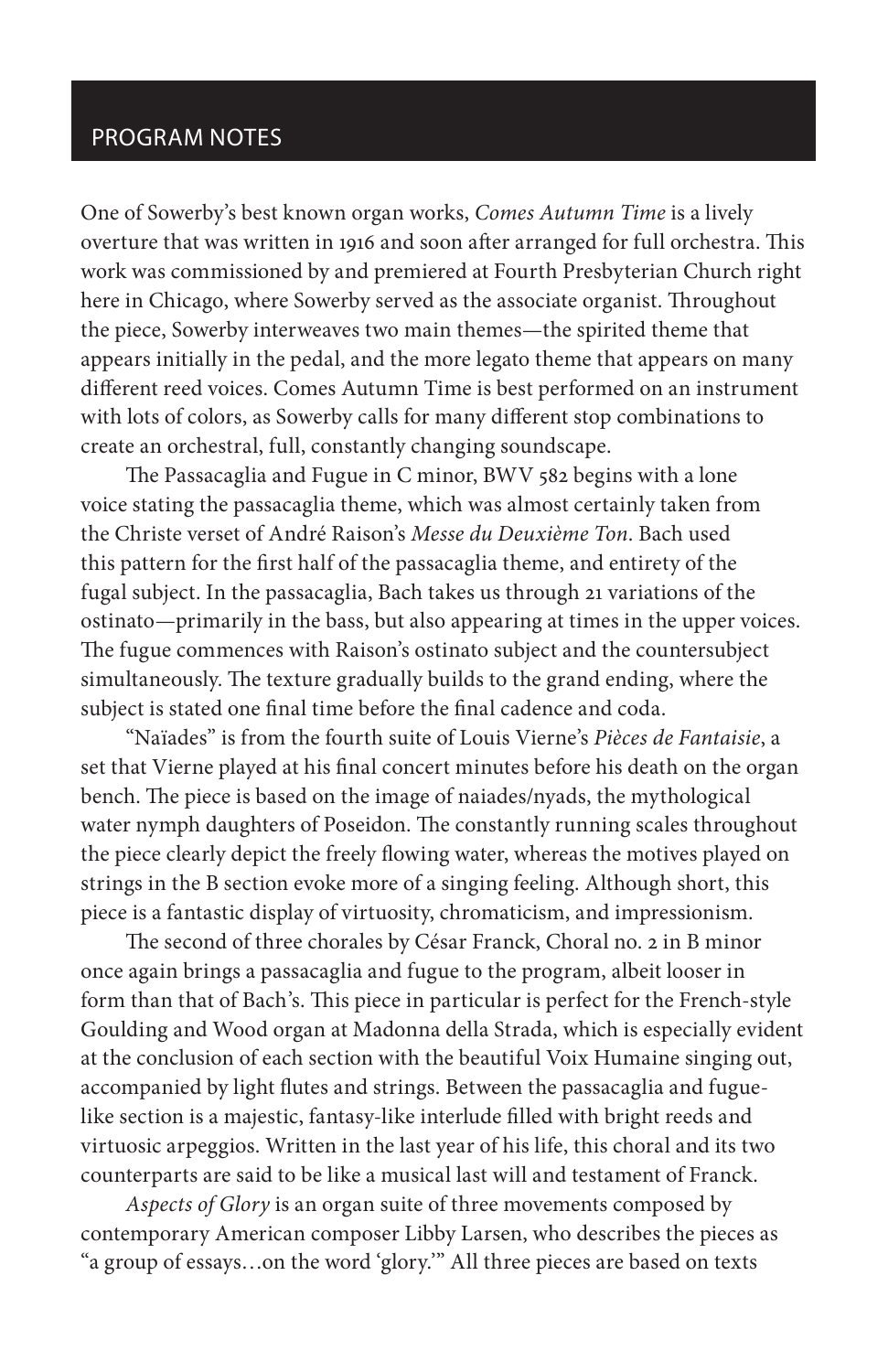of glory and praise to God. The second piece, "My Home in Glory," brings an ethereal, though at times tumultuous, exploration of human perseverance through adversity. Beginning with a solo melody, the movement develops this theme throughout before returning to the soft solo melody, leaving a wandering but peaceful feeling. "Tambourines" was inspired by Langston Hughes's play *Tambourines to Glory*. This piece utilizes the rhythm and accent of the words of the play's title to create a lively rhythmic energy. Although the meter is constantly changing, the quick rhythms weave seamlessly into a glorious whole, complete with the eponymous tambourine imitated by the high mixture stop of the cymbale.

| II. My Home in Glory             | III. Tambourines     |
|----------------------------------|----------------------|
| Oh! Glory, Oh! Glory, Oh! Glory, | Tambourines!         |
| There's room enough in Paradise  | Tambourines!         |
| To have a home in Glory!         | Tambourines!         |
| -Spiritual                       | To the glory of God! |
|                                  | -Langston Hughes     |

The penultimate movement of Vierne's Fourth Symphony, the Romance, serves as a lighter, more hopeful contrast to the darker Prélude and Final of the symphony. The latter two movements are in the key of G minor, whereas this movement is in the opposite, major tonality, and the opposite tonic on the circle of fifths, D-flat. A sort of reprieve from the darkness of Vierne's life which is seen in much of his music, this movement's truly symphonic nature recalls the work of Vierne's teacher and predecessor, Charles-Marie Widor.

The first in Marcel Dupré's collection of Trois Preludes et Fugues, the Prelude and Fugue in B Major displays what is some of the most technically spectacular organ repertoire of the twentieth century. The prelude begins with ascending chordal figurations, which continue throughout and nicely bookend this program in contrast to Sowerby's descending chordal figuration. The fugal subject nicely complements the theme that is presented in the prelude as Dupré skillfully weaves through a variety of key areas. The fugue culminates in a restatement of the subject in two different voices at different harmonic rhythms, before returning to the ascending chordal figurations for an extravagant, exciting ending.